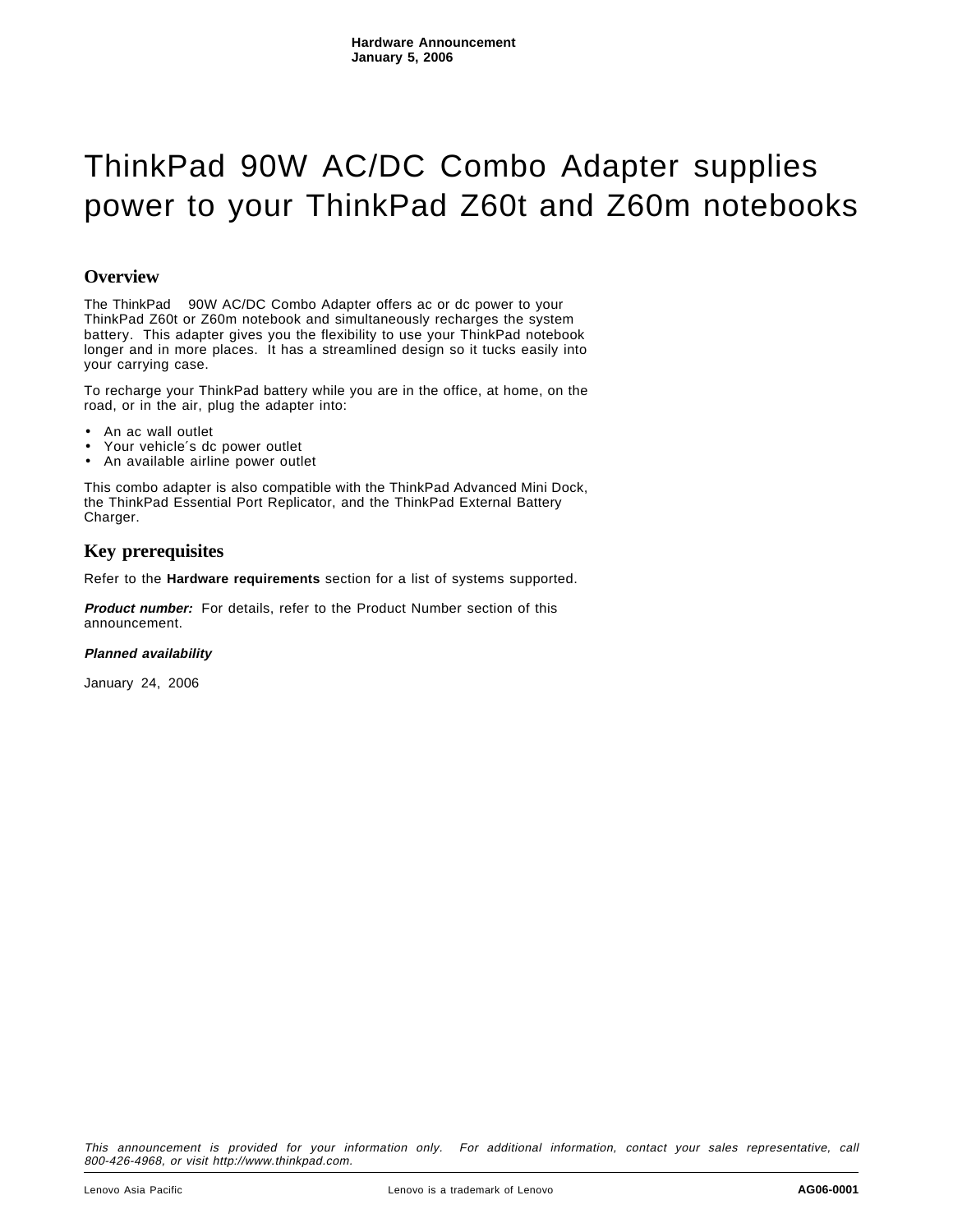## **AP Distribution**

To all Asia Pacific countries for release.

| <b>Country/Region</b> | Announced |
|-----------------------|-----------|
| ASEAN *               | Yes       |
| Australia             | Yes       |
| Hong Kong             | Yes       |
| <b>PRC</b>            | Yes       |
| Taiwan                | Yes       |
| Korea                 | Yes       |
| Japan                 | Yes       |
| New Zealand           | Yes       |

\* Bangladesh, Brunei, Myanmar, Sri Lanka, India, Indonesia, Malaysia, Philippines, Singapore, Thailand, Vietnam

## **Description**

**Additional information:** All offers are subject to availability. Lenovo<sup>™</sup> reserves the right to alter product offerings and specifications at any time without notice. Lenovo is not responsible for photographic or typographic errors.

Lenovo makes no representation or warranty regarding third-party products or services.

## **Product number**

| <b>Description</b>                                                                                        | Part<br>number |
|-----------------------------------------------------------------------------------------------------------|----------------|
| ThinkPad 90W AC/DC Combo Adapter -<br>with ANZ/Fiji/Papua New Guinea<br>linecord                          | 40Y7642        |
| ThinkPad 90W AC/DC Combo Adapter —<br>with Korea linecord                                                 | 40Y7643        |
| ThinkPad 90W AC/DC Combo Adapter -<br>with China linecord                                                 | 40Y7644        |
| ThinkPad 90W AC/DC Combo Adapter -<br>with Taiwan/Thailand/Philippines/<br>Guam linecord                  | 40Y7645        |
| ThinkPad 90W AC/DC Combo Adapter -<br>with Japan linecord                                                 | 40Y7633        |
| ThinkPad 90W AC/DC Combo Adapter -<br>with Hong Kong/Malaysia/Malta/<br>Myanmar/Singapore/Brunei linecord | 40Y7638        |
| ThinkPad 90W AC/DC Combo Adapter -<br>with Indonesia/Vietnam linecord                                     | 40Y7634        |
| ThinkPad 90W AC/DC Combo Adapter -<br>with Bangladesh/Sri Lanka/Pakistan<br>line cord                     | 40Y7636        |
| ThinkPad 90W AC/DC Combo Adapter -<br>with India linecord                                                 | 40Y7637        |

#### **Trademarks**

Lenovo is a trademark of Lenovo in the United States, other countries, or both

ThinkPad is a registered trademark of Lenovo in the United States, other countries, or both

Other company, product, and service names may be trademarks or service marks of others.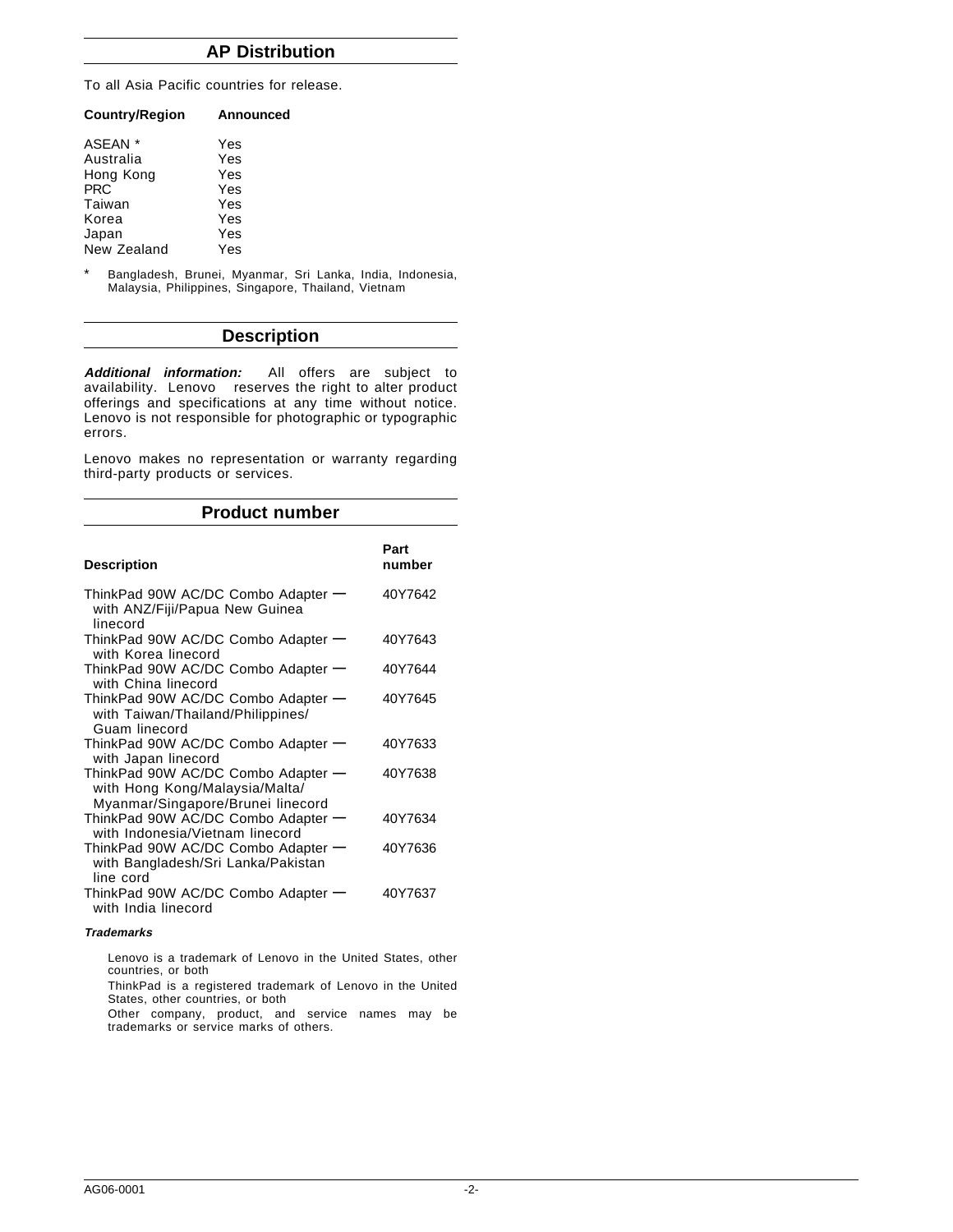## **Asia Pacific Announcement Supplemental Information**

January 5, 2006

### **ThinkPad 90W AC/DC Combo Adapter (40Y7630)**

**Product positioning:** ThinkPad<sup>®</sup> Z60t and Z60m Series customers with spare AC or DC travel adapter needs or for use with the ThinkPad Advanced Mini Dock, ThinkPad Essential Port Replicator, or ThinkPad External Battery Charger.

#### **Technical information**

#### **Performance specifications**

- AC
	- − AC type: Universal Input, WW Agency Support
	- − AC input voltage: 100 V to 240 V; 50/60 Hz
	- − Grounded/non-grounded: 3-pin/2-pin
	- − Input connection: Includes standard ac power cord
- DC
	- − DC input voltage: 11.5 V dc to 18 V dc
	- Input connections: Includes standard automotive connector and 4-pin in-flight cable connector
- AC/DC
	- − MPRII: Yes for 3-pin only

#### **Physical specifications**

- Approximate height: 29.0 mm (1.14 in)
- Approximate width: 62.0 mm (2.44 in)
- Approximate length: 143.0 mm (5.63 in)
- Weight: 560.0 g (1.23 lb)

#### **Operating environment**

- Temperature:  $0^\circ$  to 40 $^\circ$ C (32 $^\circ$  to 104 $^\circ$ F)
- Relative humidity: 8% to 90% non-condensing
- Storage Temperature: -40° to 85°C (-40° to 185°F)

#### **Agency approvals**

- C-TUV-U
- CE
- NEMKO / DEMKO / SEMKI / FIMKO
- **PSE**
- ek Mark (Korea safety)
- S Mark (Argentina)
- **PSB**
- **GOST**
- C-Tick
- DEN-AN
- BSMI
- NOM (Mexico)
- FCC
- **VCCI** • CCC
- MIC
- e-Mark
- TUV For Aircraft Use
- RTCA D0-160D

#### **ENERGY STAR-Compliant:** No

**Hardware requirements:** The ThinkPad 90W AC/DC Combo Adapter is supported on the following Lenovo<sup>™</sup> systems:

| System name   | <b>Machine</b><br>type    | Model |
|---------------|---------------------------|-------|
| ThinkPad Z60t | 2511, 2512, 2513,<br>2514 | All   |
| ThinkPad Z60m | 2529, 2530, 2531.         | All   |

#### **Supported options**

- ThinkPad Advanced Mini Dock (2504-10U)
- ThinkPad Essential Port Replicator (2505-10W)
- ThinkPad External Battery Charger (40Y7625)

**Compatibility:** Some configurations may not be compatible.

#### **Planning information**

#### **Cable orders required:** No

**Installation time:** Approximately five minutes

**Packaging:** One box (plain brown box **—** not packaged for consumer)

#### Shipment group

- ThinkPad 90W AC/DC Combo Adapter
- AC and DC line cords
- **Publications**
- Carrying Pouch

#### **Security, auditability, and control**

This product uses the security and auditability features of the system on which it is installed.

#### **Terms and conditions**

| Field-installable            | Yes        |
|------------------------------|------------|
| Customer setup               | Yes        |
| Warranty period <sup>1</sup> | $1$ -year  |
| Service type                 | <b>CRU</b> |
| Maintenance agreement        | No         |
| Optional upgrade             | No         |
| Licensed programs            | No         |

**Note:** Programs included with this product are licensed under the terms and conditions of the License Agreements that are shipped with the feature or option.

All other terms and conditions are the same as those applicable to the Lenovo machine type in which the feature is installed.

**<sup>1</sup>** To obtain copies of the Lenovo Statement of Limited Warranty, contact your reseller or call Lenovo.

This announcement is provided for your information only.